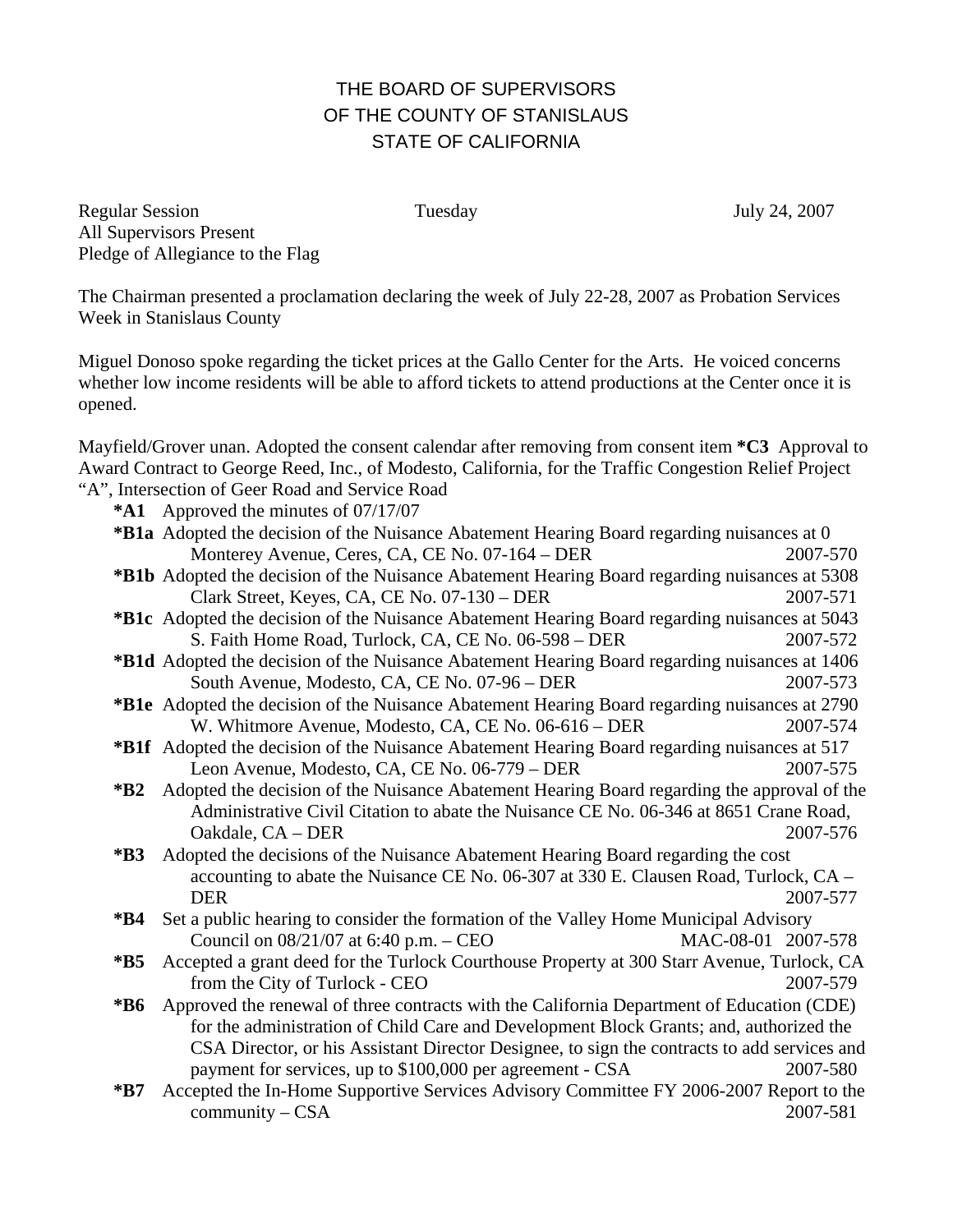- **\*B8** Approved the tentative agreement reached between the County and the United Domestic Workers of America (UDW), representing the In-Home Supportive Services (IHSS) Workers; authorized the CSA to direct the State Controller to implement the agreed-upon salary provisions; directed the Auditor-Controller to make the necessary adjustments to the CSA budget, Program Services and Support per the Budget Journal; and, authorized the Chairman and all parties to sign the MOU with the United Domestic Workers of America (UDW) – CSA 2007-582
- **\*B9** Approved the amendment to the #C2AP-6081-02 contract with the California Department of Education (CDE) for the administration of the Child Care and Development Block Grant; and, authorized the CSA Director, or his Assistant Director Designee, to sign the contract amendment and any other amendments not to exceed the total amended contract amount – CSA 2007-583
- **\*B10** Adopted a resolution rescinding and terminating the current JPA and ending participation by the County as a member of the 49-99 Cooperative Library System; adopted a resolution forming the new 49-99 Cooperative Library System and approving the County's membership in the Cooperative; and, designated the Stanislaus County Librarian as the Administrative Council member for the County on the 49-99 Cooperative Library System Administrative Council – Library 2007-584
- **\*B11** Authorized the Director of DER to apply for a grant from the California Region IV Local Emergency Planning Committee for emergency hazardous materials preparedness in the amount of \$36,168 – DER 2007-585
- **\*B12** Approved a contract with Fluoresco Lighting and Sign from Fresno, CA for signage for the Gallo Center for the Arts within the existing budget; approved the acquisition and installation of a security gate for the  $11<sup>th</sup>$  Street Loading Dock within the existing project budget; approved Amendment No. 10 to the agreement with Nestor and Gaffney Architects within the funds previously approved for design and construction administration and within the existing budget; approved a change order to Clark and Sullivan Builders for \$26,379 for modifications needed to house data and communication systems, within the existing project budget; and, approved conducting a Public Dedication Ceremony on 9/10/07 at 6:00 p.m. for the Gallo Center for the Arts – CEO 2007-586
- **\*C1** Awarded contract in the amount of \$1,671,417.38 to International Surfacing Systems, of Modesto, CA, for the construction of the 2007 Rubberized Chip Seal Program; authorized the GSA Director/Purchasing Agent to execute a contract in the amount of \$1,671,417.38 with International Surfacing Systems; authorized the Director of Public Works to execute change orders in accordance with Public Contract Code, §20142; and, upon project completion, authorized the Director of Public Works to accept the completed improvements and perform all necessary closeout activities – PW 2007-587
- **\*C2** Approved the request from the Our Lady of the Assumption to hold a parade on several County roads in the Turlock area on 08/18/07; and, authorized the Director of Public Works to issue a permit for the event – PW 2007-588
- **\*C4** Awarded contract in the amount of \$390,871.25 to Teichert Construction of Turlock, CA, for the construction of the Carpenter Road, 1.5 Miles North of Crows Landing Road Reconstruction Project; authorized the GSA Director/Purchasing Agent to execute a contract in the amount of \$390,871.25 with Teichert Construction; directed the Auditor-Controller to increase appropriations and estimated revenue in the Carpenter Road, 1.5 Miles North of Crows Landing Road Reconstruction Project account by \$461,959 per the financial transaction sheet; authorized the Director of Public Works to execute change orders in accordance with Public Contract Code, §20142; and, upon project completion, authorized the Director of Public Works to accept the completed improvements and perform all necessary closeout activities – PW 2007-589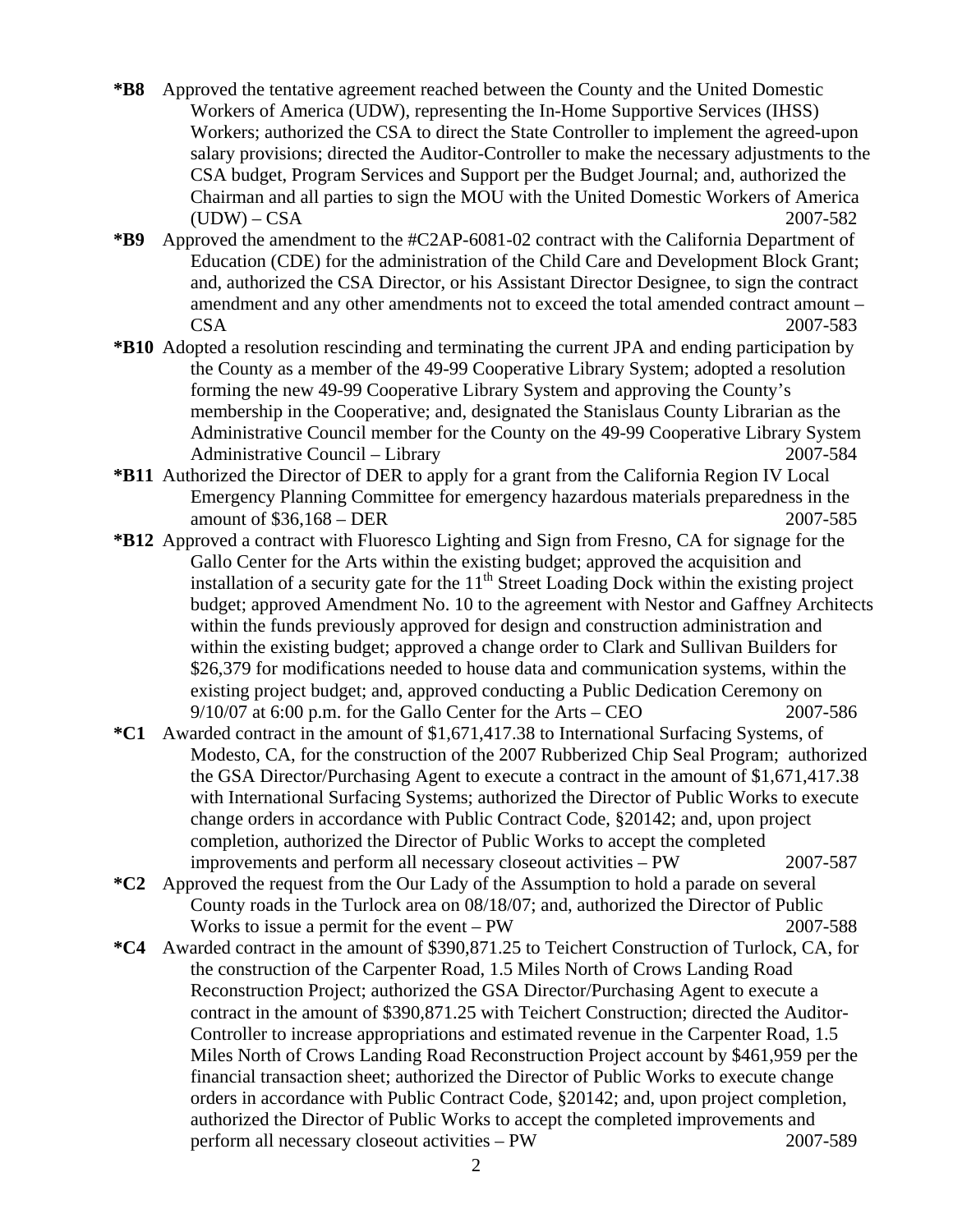**\*C5** Finds the project is consistent with the overall goals and policies of the Stanislaus County General Plan; adopted the Mitigated Negative Declaration pursuant to CEQA Guidelines §15074(B), by finding on the basis of the whole record, including the Initial Study and any comments received, that there is no substantial evidence the project will have a significant effect on the environment and that the Mitigated Negative Declaration reflects Stanislaus County's independent judgment and analysis; and, ordered the filing of a Notice of Determination with the Stanislaus County Clerk-Recorder's Office pursuant to Public Resources Code §21125 and CEQA Guidelines §15075 – PW 2007-590

Mayfield/Monteith (4-0)(Grover abstained)**\*C3** Awarded contract in the amount of \$957,698 to George Reed, Inc., of Modesto, CA, for the construction of the Traffic Congestion Relief Project "A", Intersection of Geer Road and Service Road; authorized the GSA Director/Purchasing Agent to execute a contract in the amount of \$957,698 with George Reed, Inc.; directed the Auditor-Controller to increase appropriations and estimated revenue in the Traffic Congestion Relief Project "A", Intersection of Geer Road and Service Road Project account by \$1,083,468 per the financial transaction sheet; authorized the Director of Public Works to execute change orders in accordance with Public Contract Code, §20142; and, upon project completion, authorized the Director of Public Works to accept the completed improvements and perform all necessary closeout activities – PW 2007-591

**Corr 1** Referred to the CEO, Department of Planning and Community Development and the San Joaquin Valley Rail Committee, a copy of the Draft Bay Area to Central Valley High-Speed Train Program Environmental Impact Report/Environmental Impact Statement from the California High-Speed Rail Authority.

**Corr 2** Referred to the Public Facility Fees Committee a notice of public hearing from the Riverbank Unified School District regarding consideration of a school facilities needs analysis and alternative school facility fees

**Corr 3** Referred to the CEO - Office of Emergency Services and the Agricultural Commissioner and Sealer of Weights and Measures, a letter from the Governor's Office of Emergency Services regarding the U.S. Small Business Administration disaster declaration of Calaveras County, as primary, and several contiguous Counties, including Stanislaus County, as a result of the USDA disaster designation due to agricultural losses caused by drought conditions that occurred December 2006 through April 2007.

**Corr 4** Referred to the CEO a letter from the Stanislaus County Mental Health Board regarding the membership of a psychiatric hospital citizen advisory committee

**Corr 5** Referred to the Fish and Wildlife Committee, Department of Planning and Community Development, and the Agricultural Commissioner and Sealer of Weights and Measures, a letter from the El Dorado County Fish and Game Commission regarding the formation of the California Association of County Fish and Game Commissioners.

**Corr 6** Acknowledged receipt of claims and referred to the CEO-Risk Management Division the following claims: Lonny Jo DeAtley; Bruce Donald Hammerstrom; Gyna Marquez and Emilio J. Marquez, Minor; and, Jim Wyatt.

Supervisor Grover reported that he attended the quarterly meeting of the Local Task Force on Solid Waste Management, and the Hazardous Waste Management Advisory Committee meeting.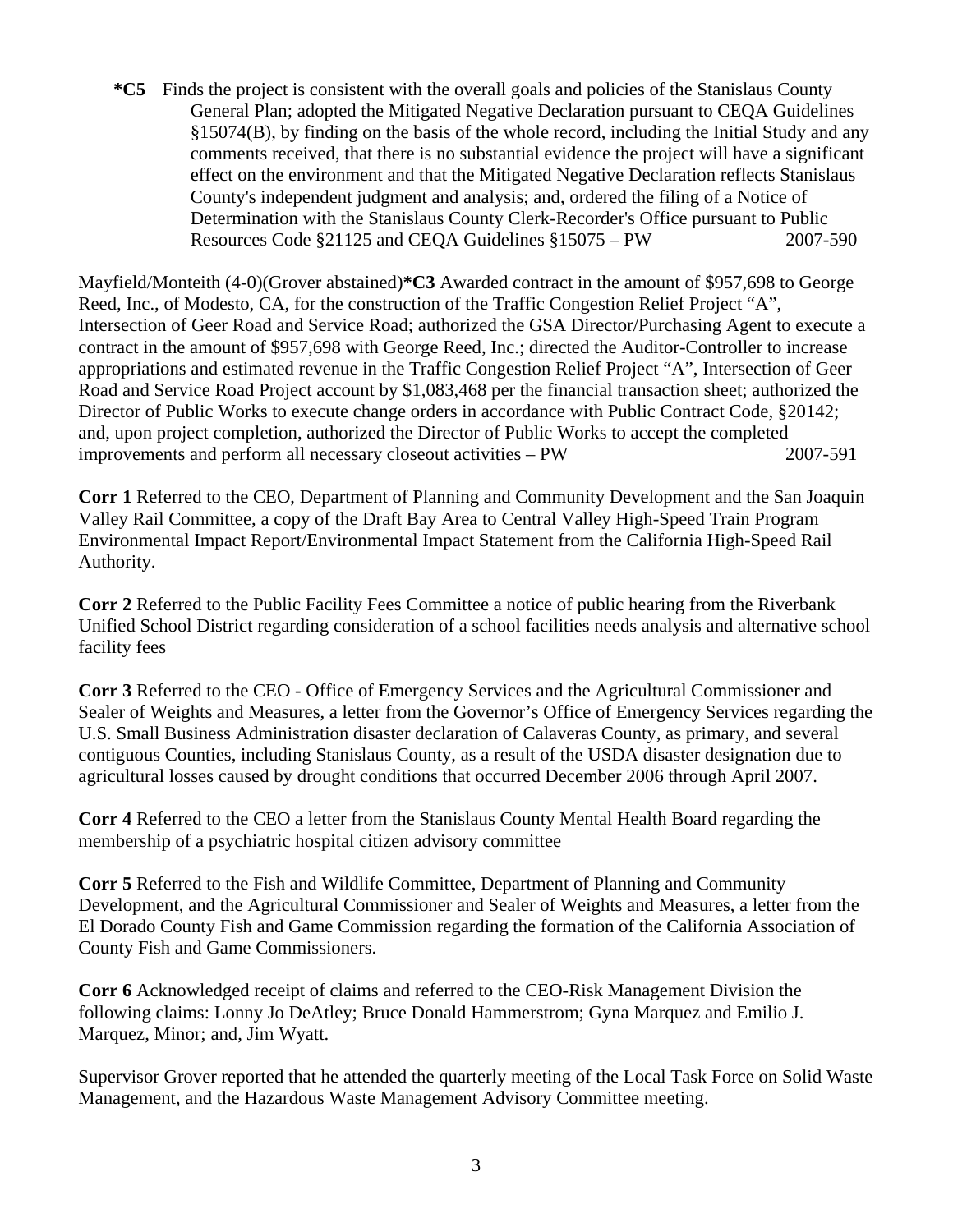The CEO gave an update regarding the State Budget and noted that it is currently deadlocked in the State Senate. He reported that the County's Interoperability and the Orestimba projects have been earmarked for funding at the federal level due to Senator Feinstein and Congressman Cardoza. He noted that Senator Boxer is very interested in the Tuolumne River Regional Park project and recommends that the County take this issue back to Washington D.C. next March.

Mayfield/Grover unan. **9:15am** Conducted a public hearing to consider Rezone Application No. 2006-13, Caloy Company Oil and Feed, a request to rezone a 5.65 acre parcel from A-2-40 (General Agriculture) to Planned Development to allow an existing 15,570 square foot warehouse/office building to be used as a processing facility to extract oil and process cattle feed from walnuts and almonds, located at 5425 Montpelier Road, in Montpelier, west of Denair, and adopted a Negative Declaration pursuant to CEQA Guidelines §15074(b) by finding that on the basis of the whole record, including the Initial Study and any comments received, that there is no substantial evidence the project will have a significant effect on the environment and that the Negative Declaration reflects Stanislaus County's independent judgment and analysis; ordered the filing of a Notice of Determination with the Stanislaus County Clerk-Recorder's Office pursuant to Public Resources Code §21152 and CEQA Guidelines §15075; finds that: (A) the project is consistent with the overall goals and policies of the County General Plan, and (B) the proposed Planned Development zoning is consistent with the Agriculture General Plan description, and approved Rezone Application No. 2006-13, Caloy Company Oil and Feed, subject to the attached Amended Development Standards and Development Schedule; and, introduced and waived the reading and adopted Ordinance C.S. 1001 for the approved Rezone Application #2006-13 – Planning

ORD-55-C-5; 2007-592 & 2007-593

Monteith/Mayfield (3-0)(Grover and DeMartini abstained) **9:20am** Cancelled the public hearing for the Appeal of the Planning Commission's denial of request for modification or removal of Condition of Approval No. 31 for Parcel Map Application No. 2006-02 – Timbell-Warnerville Partners, LLC (Formerly Furtado Family Trust); and, and set a public hearing on 8/21/07 to reconsider an Appeal of Planning Commission's denial of Vesting Tentative Parcel Map Application No. 2006-02, Furtado Family Trust, a request to create 13 parcels of 80± acres, one 70± acre parcel, and one 117± acre remainder parcel from two existing parcels totaling 1,14 acres in the A-2-40 (General Agriculture) zoning district – Planning 2007-594

## **Recessed to sit as the Stanislaus County In-Home Supportive Services Public Authority at 9:23 a.m.**

Mayfield/Grover unan. **9:25am** Approved the consent calendar

- **9:25am** (**\*II-A**) Approved the minutes of 05/09/2006
- **9:25am** (**\*II-B**) Approved the tentative agreement reached between the County and the United Domestic Workers of America (UDW), representing the In-Home Supportive Services (IHSS) Workers; authorized the CSA to request the State Controller to implement the agreed-upon salary provisions; directed the Auditor-Controller to make the necessary adjustments to the CSA budget, Program Services and Support per the Budget Journal; and, authorized the Chairman and all parties to sign the MOU with the United Domestic Workers of America (UDW) – CSA 2007-595

DeMartini/Monteith unan. **9:25am (V-A)** Accepted the In-Home Supportive Services Advisory Committee FY 2006-2007 Report to the community 2007-596

## **Reconvened as the Stanislaus County Board of Supervisors at 9:33 a.m.**